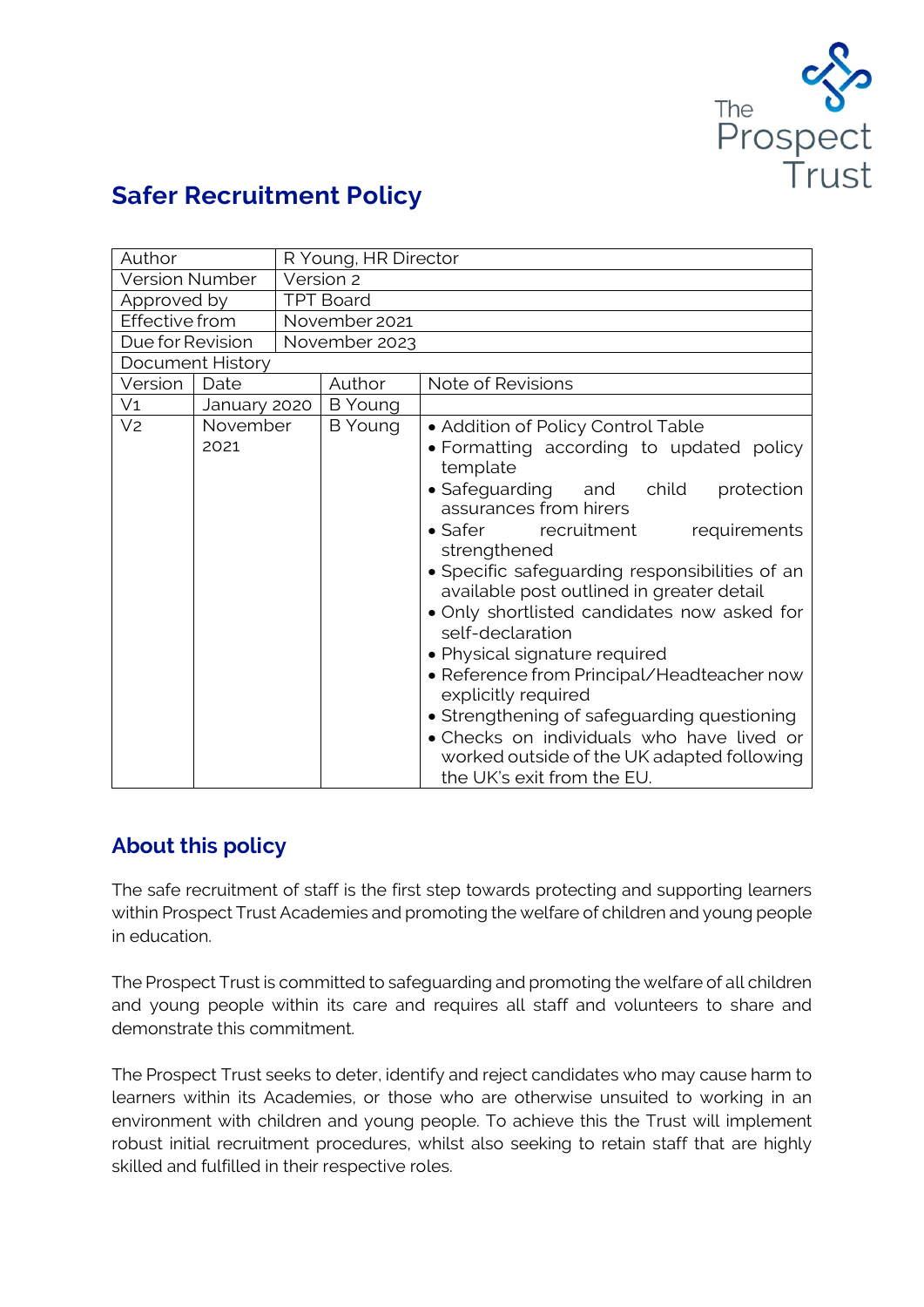# **Key Aims of the Recruitment Process**

When undertaking recruitment processes, senior HR staff and Senior Leadership Team (SLT) members within Trust Academies will:-

- Comply with all relevant legislation, recommendations and guidance, including statutory guidance published by the Department for Education (DfE), Keeping Children Safe in Education (KCSiE) – updated annually, the Prevent Duty Guidance for England and Wales 2015 and any guidance or code of practice published by the Disclosure and Barring Service (DBS);
- Ensure that the Trust meets its commitment to safeguarding and promoting the welfare of children and young people by carrying out all necessary preemployment checks;
- Recruit the most suitable candidate in accordance with the Equality Act (2010), regardless of sex, age, ethnic origin, sexual orientation, belief, religion, disability or any other protected characteristic;
- Promote equal and consistent treatment for all candidates, unless there is a justifiable reason for taking alternative positive action steps.

In addition to the core points outlined above, the Trust also expects senior HR staff and SLT members within respective Trust Academies to ensure that:-

- Any staff involved in the recruitment process are familiar with and comply with the provisions of this policy;
- Recruitment and selection activities are undertaken in a professional, timely and responsive manner, in compliance with current employment legislation and the safeguarding legislation and statutory guidance outlined above;
- At least one member of the recruitment and selection decision-making panel will have undertaken safer recruitment training in the last five years;
- Due consideration is given to creating a diverse recruitment and selection decision-making panel wherever possible;
- Staff involved in the recruitment process declare any close personal relationship with a candidate as soon as they are aware of an application, thereby allowing the Academy Principal to undertake a risk assessment and agree whether they are authorised to continue with the recruitment and selection decision-making process.

# **Safer Recruitment Checks**

When appointing new staff, HR staff will record verified information on the relevant Trust HR databases for publication on the Single Central Record (SCR) for the Trust. Additionally, copies of pre-employment checks will be stored on staff files, as deemed appropriate.

The Trust expects senior HR staff and SLT members within respective Trust Academies to follow legislative and statutory requirements and best practice in retaining copies of these checks, as set out below. Although the HR Compliance Officer is responsible for co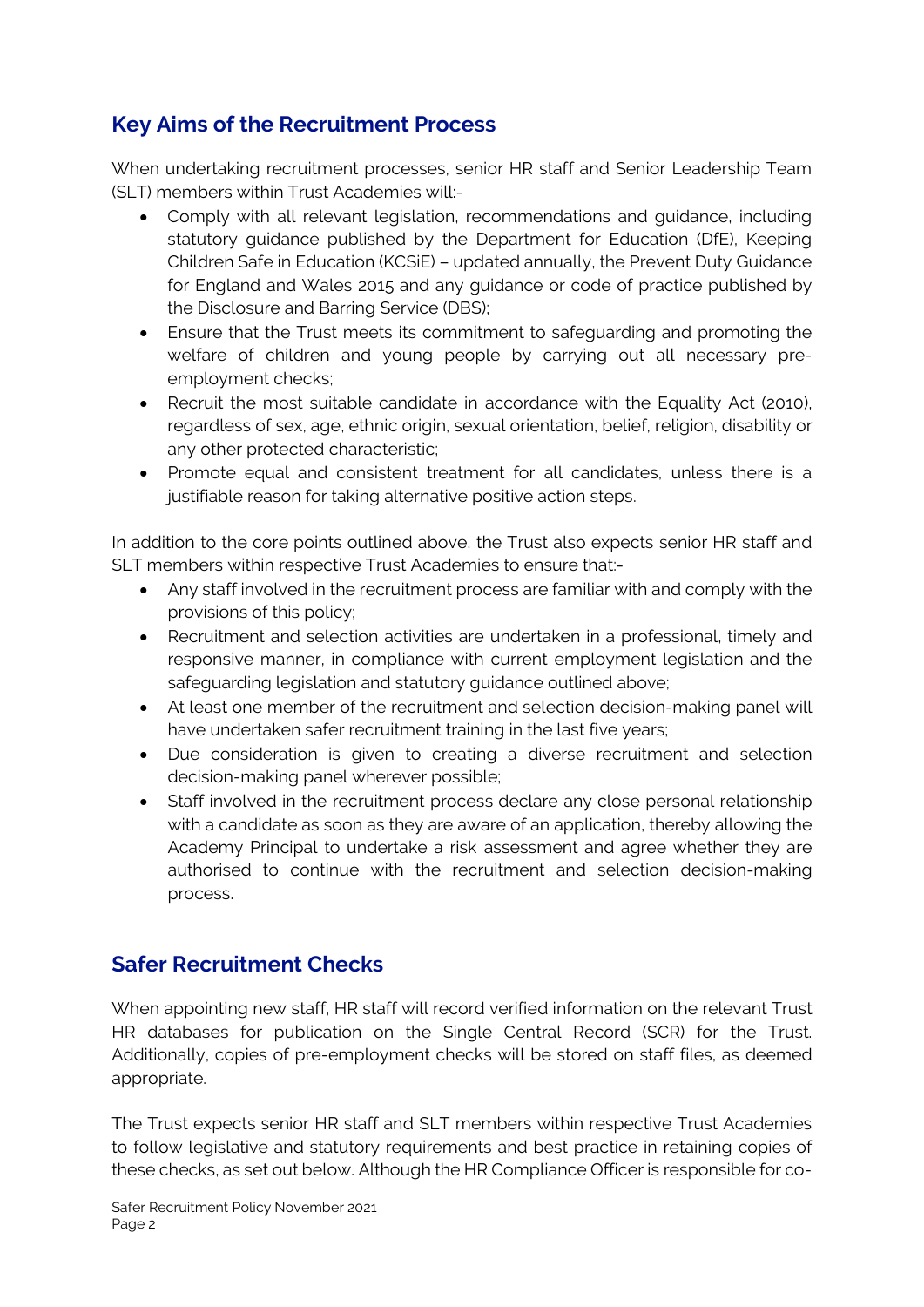ordinating and processing candidate pre-employment checks, as the HR Business Partner and SLT lead within the respective Trust Academy are equally accountable they should undertake both regular and random audit checks to ensure absolute adherence to these standards:-

- Verify the identity of all candidates, using checking guidelines on the gov.uk website and confirm their right to work in the UK;
- Obtain an enhanced DBS certificate, including barred list information for those who will be engaging in regulated activity as defined in the KCSiE guidance (see Appendix 1);
	- o The guidance is clear that if an establishment decides to retain a copy of a DBS certificate (for no longer than six months) there must be a valid reason for doing so, however this is not an issue for the Trust as candidates are processed via an online system.
- Obtain a separate barred list check if a candidate commences work in regulated activity before the return of the DBS certificate;
	- o N.B. If a hiring manager requests such a start date this MUST be authorised by the HR Business Partner and the respective SLT lead.
- Verify any professional qualifications, including the award of qualified teacher status and the completion of teacher induction;
- Confirm their mental and physical fitness to carry out their work responsibilities and work alongside young people;
- Ensure they are not subject to a teaching prohibition order, including any sanction or restriction imposed that remains current. Whilst this check is primarily intended for those that will be undertaking teaching, the Trust expects this check to be undertaken for all new appointments that will be undertaking regulated activity;
- Carry out further checks as appropriate, for any candidates who have lived or worked outside of the UK, including where relevant any teacher sanctions or restrictions imposed by another Country and criminal record checks or their equivalent.
	- o Following the UK's exit from the EU it has been confirmed that this includes individuals from EEA countries, It has also been confirmed that the fact that a teacher holds a teaching qualification should not in itself be taken as a suitable assurance of suitability for safeguarding purposes.

The HR Compliance Officer will ensure that any temporary staff are both included and removed from the SCR in line with the latest statutory guidance (regardless of the tenure of their duties) and that all other leavers are duly removed when their employment with the Trust ceases.

# **References**

All offers of employment are provisional as they are subject to the receipt of two satisfactory references, one of which must be from the candidate's current or most recent employer. If a candidate has experienced a period of unemployment, they should confirm the reasons for this break in their employment history, including leaving reasons, and provide contact details for their last employment period. The referees should not be a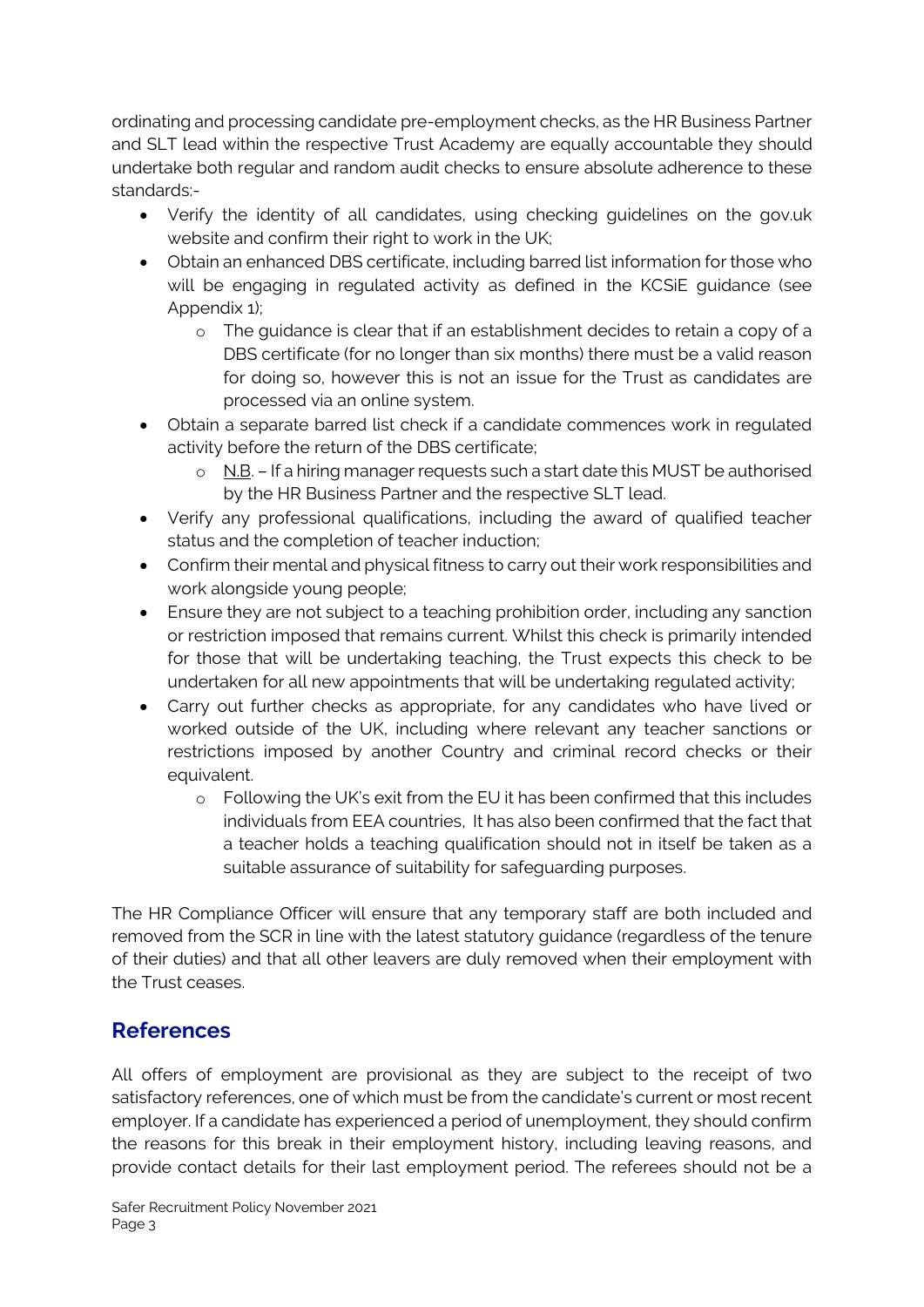relative and ideally should be the last two employers, unless the most recent employment did not involve work with children.

In some circumstances, it may be appropriate to obtain more than two references and to contact a previous employer not listed as a referee by the candidate. In the unlikely event that a candidate had not previously been employed or undertaken any voluntary unpaid work, a character referee could be listed for consideration, i.e. college/university tutor, parent association chair etc.

The purpose of references is to verify the information listed on the application form and to obtain objective and factual information to support the selection decision. The Trust has a standard reference template and asks referees to confirm the following information:-

- Job title and dates of employment;
- Salary information;
- Referee's relationship to candidate and duration of professional working relationship;
- Suitability for the post in relation to the respective job description;
- Any current disciplinary sanctions;
- Any reason why the candidate may not be employed in a post which gives significant access to children and young people;
- Any disciplinary procedures related to the safety and welfare of children and young people, including any in which the sanction has expired;
	- o Educational institutions are required to provide references that 'ensure the information confirms whether they are satisfied with the candidate's suitability to work with children and provide the facts (not opinions) of any substantiated safeguarding allegations'.
- Reason for leaving.

When a listed referee works within an educational institution, the Headteacher/Principal must confirm the reference as accurate in respect to disciplinary investigations. Additionally, HR will always endeavour to ensure this senior post holder signs off the entirety of the reference.

When the candidate has given their express permission, HR will endeavour to obtain references in advance of the selection process. When this has not been possible, any offer of employment will remain provisional until the receipt of satisfactory references. All references will be viewed and authorised by the respective SLT lead and will then be stored on the candidate file. Any discrepancies or concerns will require further investigation and a plan should be agreed with the respective SLT lead and HR Business Partner.

The approach taken when obtaining references is to write to the referees listed by the candidate and only make telephone contact if any additional clarity is required or there is no response. If there are three unsuccessful attempts to obtain the reference (including telephone contact with an appropriate representative at the establishment) and the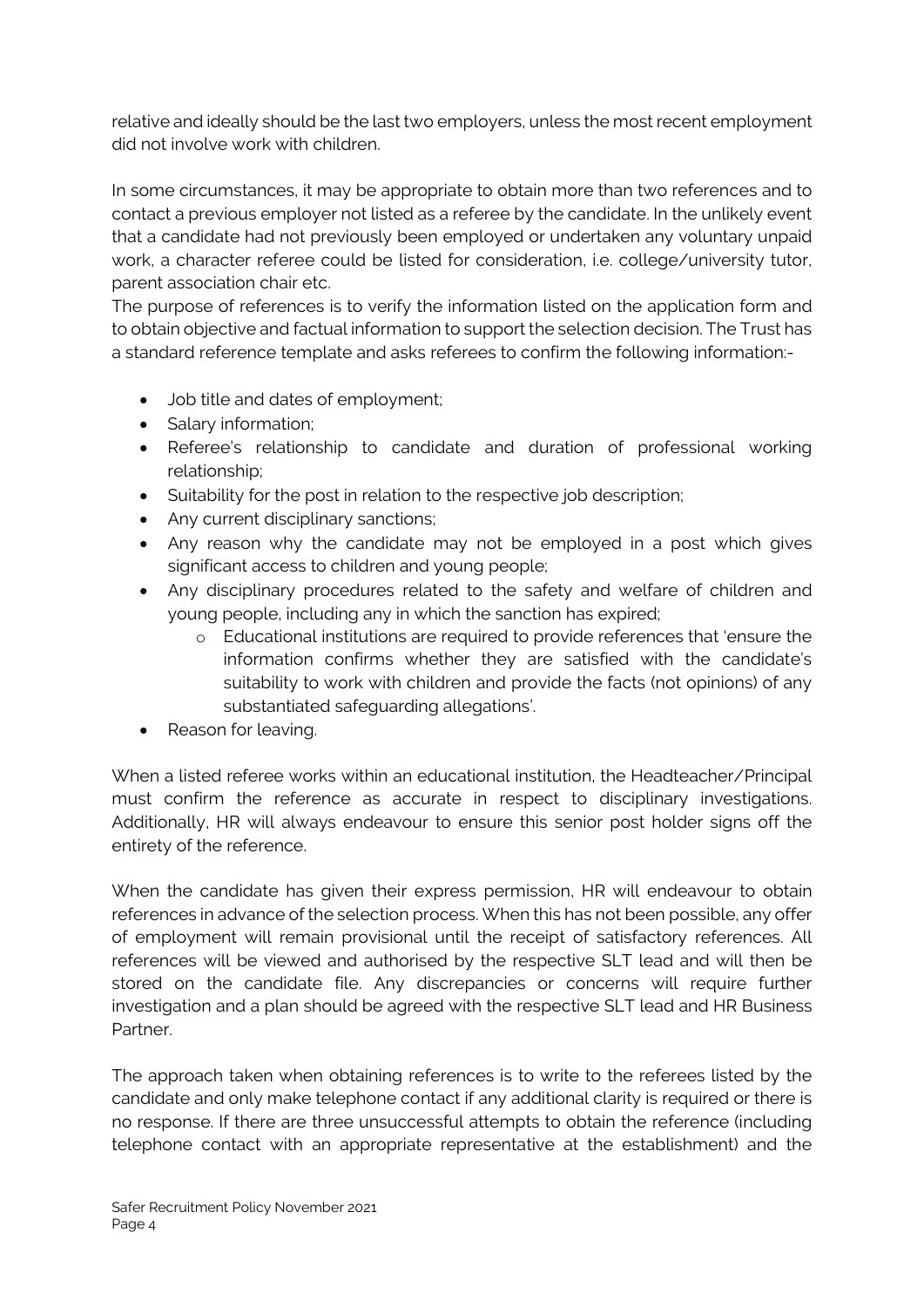candidate is unable to gain support from the referee to engage with the process, it may be appropriate to consider contacting an alternative referee.

The respective SLT lead and HR Business Partner should advise on the next steps, consider how many other references have already been received and agree whether all options have been exhausted in this scenario. In circumstances where no or only one referee has responded, any decision to commence employment must be authorised by the respective Academy Principal and recorded on the candidate file.

In addition to undertaking the legislative and statutory pre-employment checks and recording these on the Trust SCR, there are a number of other safer recruitment steps within the initial recruitment and selection process.

# **Advertising**

Trust academies should advertise all permanent vacancies and fixed-term secondment opportunities to ensure equality of opportunity and to encourage a diverse candidate pool. The respective HR Business Partner will discuss and risk assess any SLT request to directly appoint to a temporary opportunity or advertise on a restricted basis.

The HR Business Partner is responsible for agreeing a recruitment strategy with SLT, as it may be unnecessary to place an external advertisement if the internal candidate pool is likely to yield sufficiently qualified internal candidates. HR Business Partners will also be aware of any staff at risk of redundancy across Trust Academies, as before any external advertising takes place it may be appropriate to share the respective opportunity with these staff.

Any specific safeguarding responsibilities relevant to the respective post will be outlined within advertisements and the following statement will always be included: - *The Prospect Trust is committed to safeguarding and promoting the welfare of all children and young people within its care and requires all staff and volunteers to share and demonstrate this commitment. Any future offer of employment remains subject to satisfactory preemployment checks, including enhanced DBS clearance, a health check and references.*

### **Application Forms**

Candidates are required to complete the relevant Trust application form for all teaching and support roles, as CVs alone are not acceptable. The application form requests written information on full employment history, qualifications and general suitability for the respective post as outlined within the job description. Candidates are required to account for any gaps or discrepancies in their employment history.

The application process includes the candidate declaration regarding convictions and working with children for all shortlisted candidates and documentation confirms that the post is exempt from the provisions of the Rehabilitation of Offenders Act 1974. It is unlawful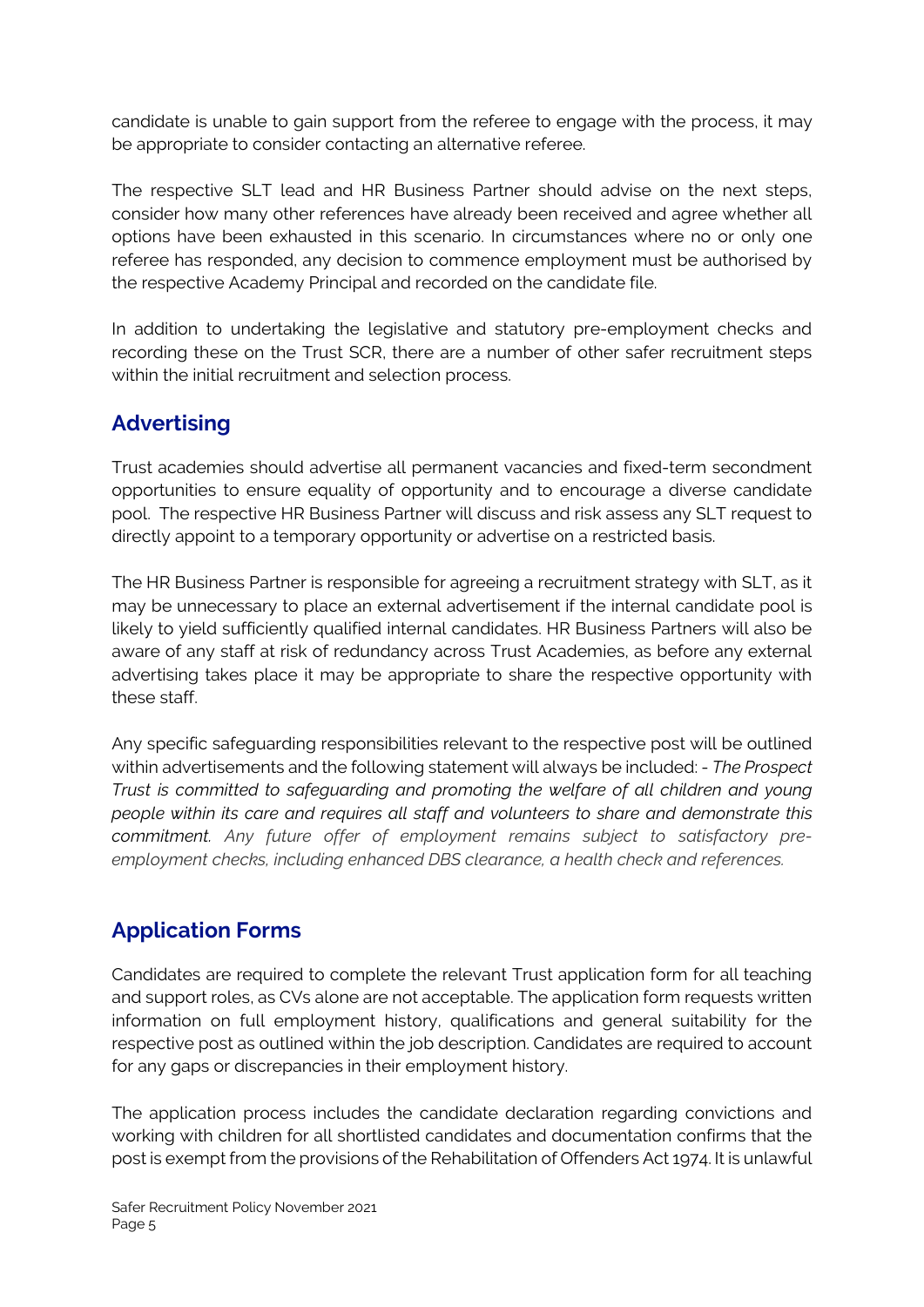for the Trust to employ anyone that is barred from working with children and it is a criminal offence for any individual who is barred from working with children to apply for a position. Candidates are informed within the application process that providing false information is an offence and that this could result in the rejection of their application or summary dismissal if the candidate had already commenced employment. In these circumstances, it may be appropriate to notify the DBS and the police.

Candidates are required to sign a declaration on the application form confirming that the information that they have provided is accurate and true. As the Trust operates an electronic application process, candidates that are invited to interview will be asked to physically sign their application form when they attend the selection process.

The Prospect Trust takes the control and processing of employee data very seriously and is committed to acting in line with the General Data Protection Regulations when processing candidate and employee data. An applicant privacy notice accompanies the job advertisement to ensure that candidates understand how their data is processed.

### **Job Descriptions**

This is a fundamental component of any recruitment process and the hiring manager should review it before placing an advertisement. It outlines the duties, responsibilities and expectations of the respective role and the skills, previous experience and behaviours required to deliver effective performance. All job descriptions should include a specific reference to safeguarding responsibilities.

# **Shortlisting**

The respective SLT lead will co-ordinate a selection panel of at least two individuals to shortlist candidate applications. The panel will review all candidates against the skills and experience outlined within the person specification and will complete a shortlisting matrix to justify their decision-making and ensure consistent treatment of all candidates. HR will endeavour to notify all candidates in writing within five working days of the recruitment campaign closing, with successful candidates often telephoned to ascertain their availability for interview. In line with the KCSIE revisions in September 2021, only shortlisted candidates are required to complete a self-declaration of their criminal record or any information that would make them unsuitable to work with children.

### **Selection Process**

The selection process will be dependent on the requirements and seniority of the respective role. It will always include a structured interview based on the requirements outlined in the job description and person specification, with a particular emphasis on safeguarding for those roles that will be undertaking regulated activity. As structured questions will be required to focus on the candidates suitability to work with children, HR have designed in conjunction with Academy Designated Safeguarding Leads a question bank to support hiring managers, which can be tailored as required.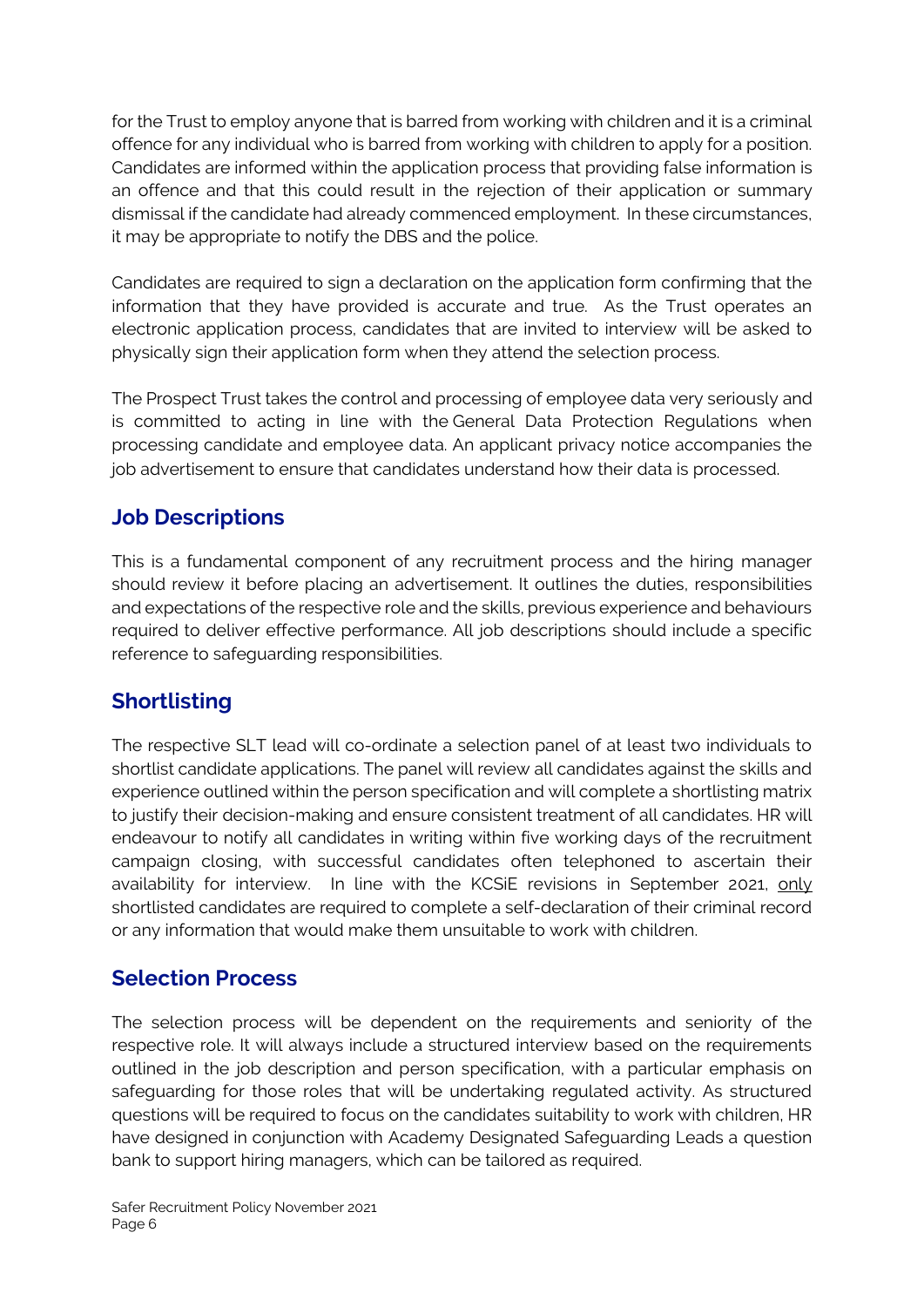Additionally, the selection process may include role specific exercises, including safeguarding scenarios as required. Candidates will receive specific information in writing before the selection event.

As already outlined, selection panels should include at least one safer recruitment trained individual and should include a diverse range of individuals wherever practicable. HR holds a record of staff that have attended safer recruitment training and the recruitment records for each campaign should highlight the lead individual on each panel. Any members of the selection panel that have not attended formal safer recruitment training will always be briefed in advance.

At some selection events, particularly for teaching appointments, candidates will ordinarily receive a verbal outcome at the end of the event. When this is not possible, the aim is to share the outcome within two working days or advise candidates if there is going to be a further delay. Feedback will be available to any candidate on request.

### **Employment Offer**

The offer of employment by the selection panel and acceptance by the candidate is binding on both parties, subject to the satisfactory pre-employment checks already outlined. Whilst the successful candidate will ordinarily receive a verbal offer in the first instance, a formal offer letter will follow via email within two working days.

### **Disclosure of Convictions**

In the event that candidates disclose any convictions on the employment declaration form or any are returned on the DBS certificate, consideration will be given to the Rehabilitation of Offenders Act 1974 and the following criteria:-

- Date of the offence:
- Details of the offence, seriousness and relevance;
- Isolated incident of history of offences;
- Change in circumstances;

A formal meeting will take place between the candidate and the HR Business Partner to establish further facts, including any relevant mitigation, for discussion with the Academy Principal. After full consideration of all information and a risk assessment surrounding the role for which the candidate is applying, the Academy Principal will make their decision and document this on the candidate file. If a candidate wishes to dispute any information outlined in the disclosure certificate they must contact the DBS directly.

If a candidate challenges a decision to withdraw an offer of employment a paper review will take place by the HR Director within three working days and the candidate will receive confirmation in writing. There will be no further right of appeal.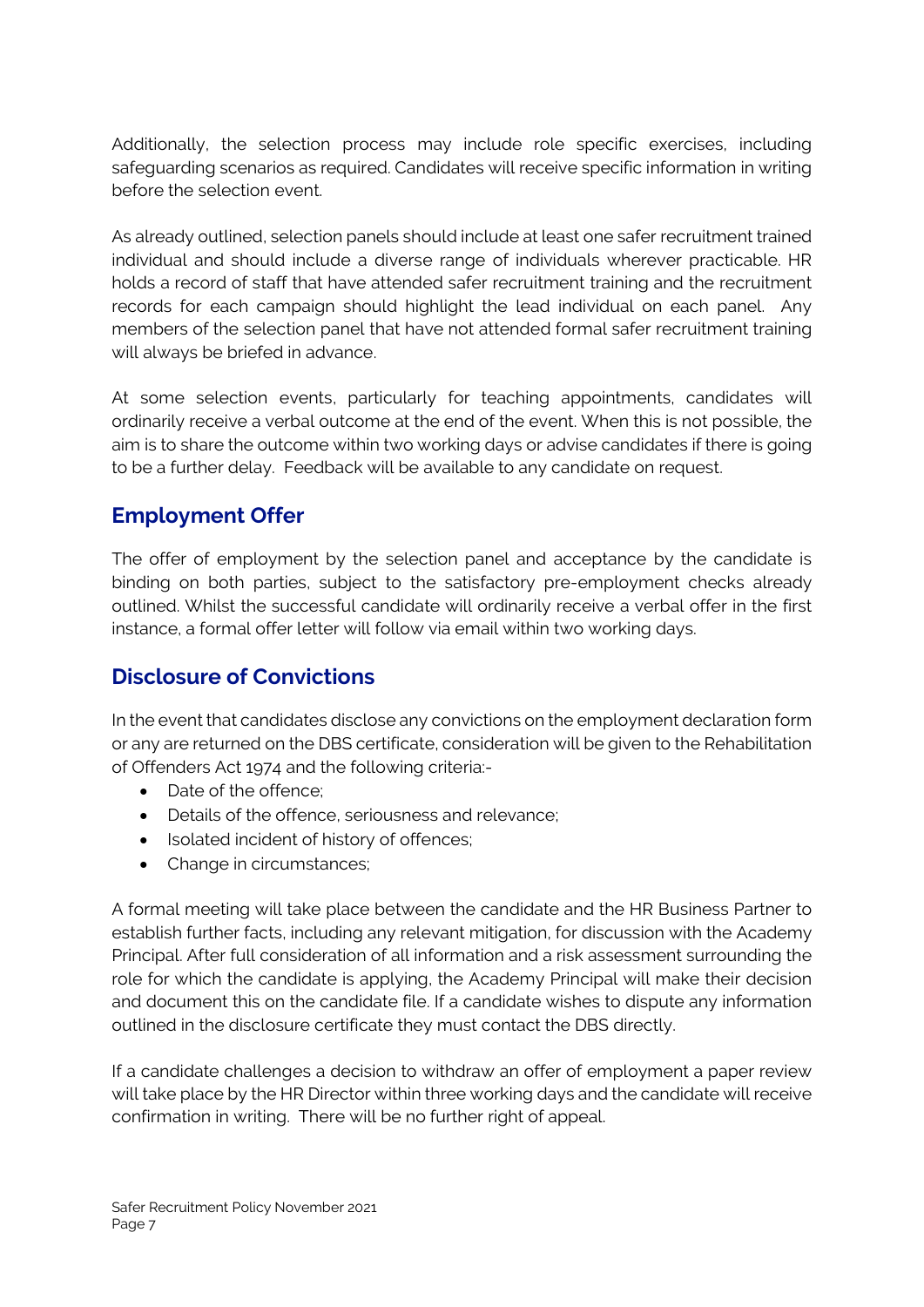### **Managing other Workforce Groups:**

The below information should be read in conjunction with the KCSiE flowchart and guidance shared in Appendix 2.

#### **Trust Lettings**

A revision to the KCSiE statutory guidance in September 2021 outlined that when Trust premises are hired assurances should be sought from the body providing the service or activity that there are appropriate safeguarding and child protection policies and procedures in place and that these are subject to regular scrutiny and inspection. Safeguarding arrangements are now subject to formal review in any transfer of control agreements as a condition of the use of Trust premises, with failure to comply leading to the agreement being terminated.

#### **Casual Staff**

Any individuals employed under zero hour casual contracts remain subject to all of the outlined pre-employment checks before they are authorised to undertake any work within a Trust Academy.

#### **Agency Staff**

When any Trust Academy employs staff via a third-party agency it must obtain written confirmation that all of the necessary safer recruitment checks that the Trust would ordinarily complete have taken place. Additional identify verification will take place when the individual attends work for the first time to ensure that the individual presenting themselves for work is the same individual on whom the checks were made. In the event that an enhanced DBS check prior to the person commencing any work for the Trust includes a disclosure, the Trust must obtain a copy of the certificate from the agency.

#### **Trainee Teachers**

If individuals are part of a Trust Academy workforce and paid via the payroll then the preemployment checks should be undertaken in the normal manner. When the School Centred Initial Teacher Training (SCITT) route has instead been utilised and the individual does not form part of the Academy payroll, written confirmation from the third-party provider is required to confirm that all of the necessary safer recruitment checks that the Trust would ordinarily complete have taken place. Additional identify verification will take place when the individual attends work for the first time.

#### **Contractors**

Trust Academies must ensure that any on site contractors are subject to the appropriate level of DBS check and must obtain written confirmation that all of the necessary safer recruitment checks that the Trust would ordinarily complete have taken place. If the guidance deems a basic DBS check appropriate the contractor will remain supervised at all times if they have access to children and young people.

If a self-employed contractor works within a Trust Academy and undertakes regulated activity, i.e. sports coach, music coach, counsellor, as they are unable to make an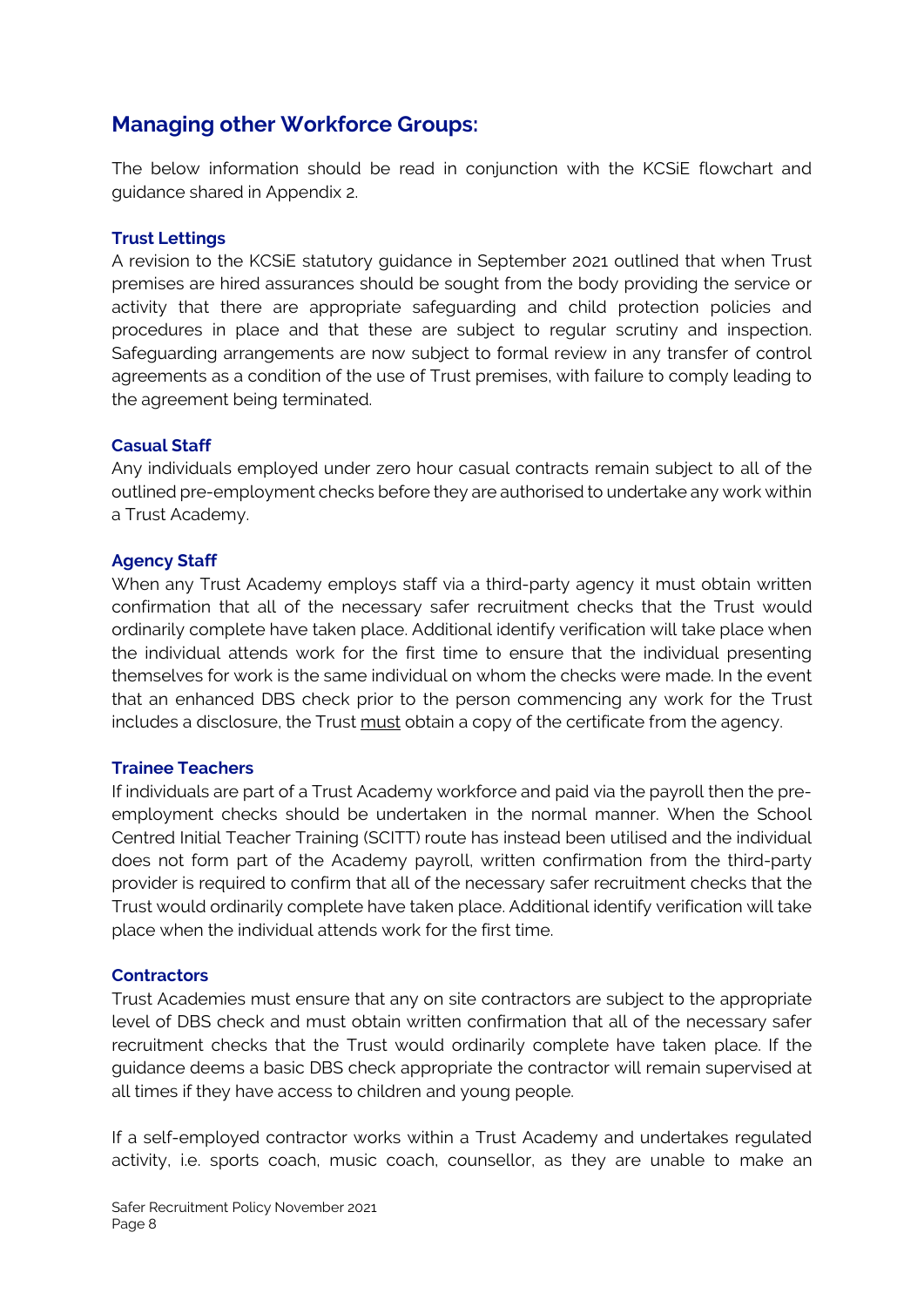application directly to the DBS the Trust will make this on their behalf and transfer this charge to the individual at their discretion. A prohibition order check will also take place and two satisfactory references will be required before they can have contact with children and young people. As with agency staff, additional identify verification will also take place when the individual attends the workplace for the first time.

The Trust will include safeguarding requirements within any future contractual arrangements with third parties.

#### **Volunteers**

As above Trust Academies must ensure that any volunteers are subject to the appropriate level of DBS check. In summary, it is acceptable to treat an individual performing ad-hoc voluntary work in the same way as a regular visitor, providing they are constantly supervised and do not undertake any regulated activity with children or young people. Any regular volunteers should however be subject to an enhanced DBS check, a prohibition order check and be required to provide two references.

To enable an appropriate risk assessment, requests for voluntary support are subject to agreement with the respective member of SLT and the HR Compliance Officer before an individual attends the workplace.

#### **Visitors**

Reception staff within Trust Academies are responsible for registering visitors, ensuring appropriate identity checks take place and issuing temporary visitor lanyards. In some circumstances, regular visitors may need an appropriate DBS check and/or confirmation from the visitor's employer that their staff have undertaken appropriate checks.

Academy SLT members are responsible for ensuring that all staff understand the importance of registering visitors and appropriate supervision at all times.

#### **Members, Trustees and the Academy Quality Council**

In 2016, the Government issued new legislation making it compulsory for all individuals involved in educational governance to have enhanced DBS checks. Individuals would only need to have a barred list check if they would also engage in regulated activity in addition to their governance duties.

Additionally, it should also be confirmed that relevant individuals are not subject to a section 128 direction made by the Secretary of State, as this would prohibit or restrict an individual from taking part in the management of an independent school, including academies and free schools.

#### **Existing Staff**

If any concerns arise in respect of an existing employee's suitability to work with children and young people, relevant checks will be undertaken as if the individual was a new member of staff. These checks will also take place if an individual moves into a role involving regulated activity.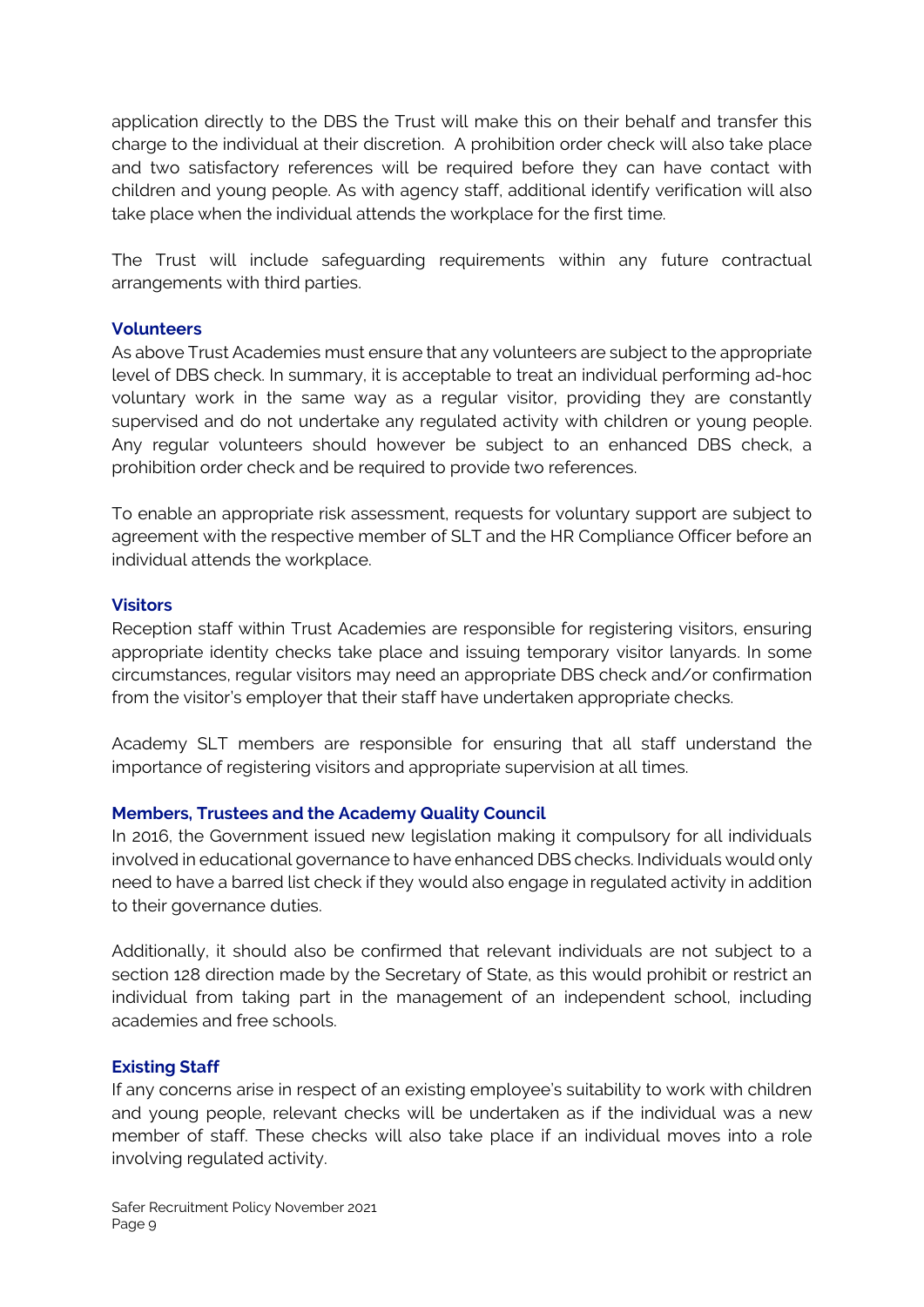Employees will also be required to disclose in writing any offence for which they receive a conviction or caution during their employment with the Trust. A risk assessment will then take place by the respective Academy Principal and HR Business Partner to determine whether there are any issues in terms of ongoing employment and undertaking regulated activity with children and young people. It may be necessary to invite the employee to a formal meeting to discuss the disclosure and any points that require clarification. A formal record will be made of all correspondence involved in the decision making process and this will be confidentially stored within HR.

The Local Authority Designated Officer (LADO) and potentially the police will need to be informed where there is an allegation of abuse against an adult working with children or young people in a Trust Academy. A referral will be required when an individual is subject to an investigation for:-

- Behaving in a way that has harmed a child, or may have harmed a child;
- Possibly committing a criminal offence against or related to a child;
- Behaving towards a child or children in a way that indicates that he or she would pose a risk of harm if they work regularly or closely with children.

At the conclusion of any internal safeguarding investigation, any proven case requires referral to the DBS and Teaching Regulation Agency for further consideration.

# **Monitoring and Evaluation**

The HR Director is responsible for reviewing this policy with the HR Business Partnering team at the start of each academic year. Formal audits will also take place throughout the year to enable Trustees to be appropriately reassured of compliance within Trust Academies and robust safer recruitment practices.

Becky Young (HR Director)

Last reviewed: September 2021 to reflect the latest KCSiE statutory guidance changes Next formal review due: November 2023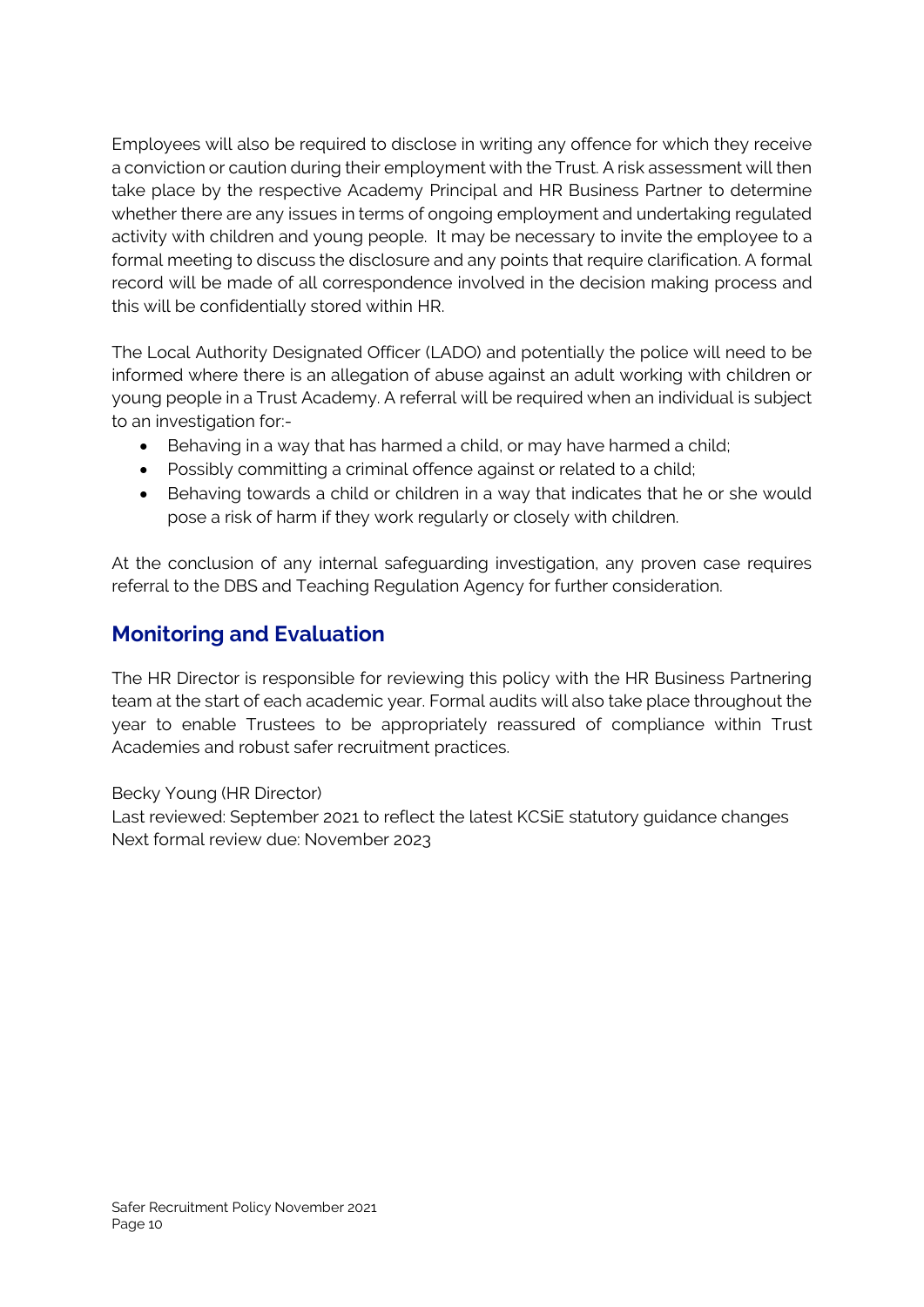# **Appendix 1:**

### **Requlated activity**

The full legal definition of regulated activity is set out in Schedule 4 of the Safeguarding Vulnerable Groups Act 2006 as amended by the Protection of Freedoms Act 2012. HM Government has produced Factual note on regulated activity in relation to children: scope.

Regulated activity includes:

- a. teaching, training, instructing, caring for (see (c) below) or supervising children if the person is unsupervised, or providing advice or guidance on physical, emotional or educational well-being, or driving a vehicle only for children;
- b. work for a limited range of establishments (known as 'specified places', which include schools and colleges), with the opportunity for contact with children, but not including work done by supervised volunteers.

Work under (a) or (b) is regulated activity only if done regularly.<sup>66</sup> Some activities are always regulated activities, regardless of frequency or whether they are supervised or not. This includes:

- c. relevant personal care, or health care provided by or provided under the supervision of a health care professional:
	- $\circ$  personal care includes helping a child with eating and drinking for reasons of illness or disability or in connection with toileting, washing, bathing and dressing for reasons of age, illness of disability;67
	- $\circ$  health care means care for children provided by, or under the direction or supervision of, a regulated health care professional.

Regulated activity will not be:

- paid work in specified places which is occasional and temporary and does not involve teaching, training; and
- supervised activity which is paid in non-specified settings such as youth clubs, sports clubs etc.